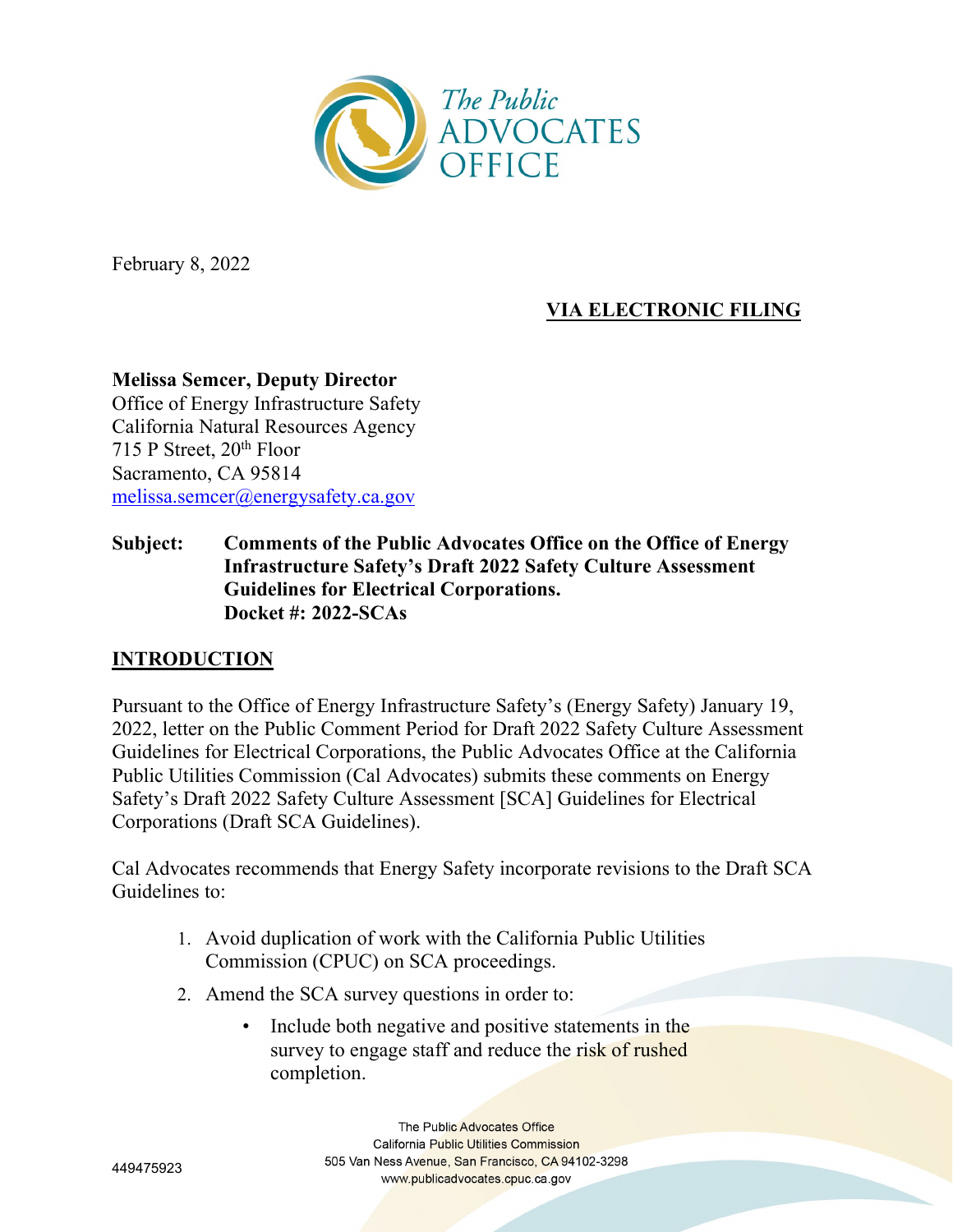- Allow respondents to provide comments after every survey question to capture further information.
- Add non-multiple choice survey questions on internal communication at utilities to better understand the processes available for employees to raise safety concerns.
- 3. Expand the focus of the SCA survey to better understand the safety culture of contractors that are responsible for implementing much of the wildfire mitigation activities.
- 4. Set stretch targets for the SCA survey response rates for utility employees and contractors to ensure a gradual improvement in sampling.

# **BACKGROUND**

Public Utilities Code section 8389(d) requires the CPUC, in consultation with the Wildfire Safety Division (WSD) (now Energy Safety),<sup>[1](#page-1-0)</sup> to adopt and approve several requirements related to catastrophic wildfire risk by December 1, 2020, and annually thereafter.**[2](#page-1-1)** For example, the CPUC must adopt performance metrics, requirements for wildfire mitigation plans (WMPs), and a process for conducting annual safety culture assessments.**[3](#page-1-2)**

On January 19, 2022, pursuant to Public Utilities Code section 8389(d), Energy Safety released Draft 2022 Safety Culture Assessment Guidelines for Electrical Corporations (Draft SCA Guidelines) containing the guidelines for the second annual SCA process. Energy Safety requested parties file comments no later than February 8, 2022.

<span id="page-1-0"></span>**<sup>1</sup>** The Wildfire Safety Division (WSD) transitioned from the California Public Utilities Commission (CPUC) to the Office of Energy Infrastructure Safety (Energy Safety) at the California Natural Resources Agency (CNRA) on July 1, 2021.

<span id="page-1-1"></span>**<sup>2</sup>** On November 30, 2020, the Wildfire Safety Division (WSD) issued Resolution WSD-011, which implements the requirements of Public Utilities Code Section 8389(d). The Draft Resolution included guidelines for the annual safety culture assessment process. The first SCA Requirements of Electric Corporations was released on January 22, 2021, by WSD which is considered the baseline guidelines for SCAs.

An update to Resolution WSD-011 was adopted by the CPUC in Resolution M-4860 on December 2, 2021, which adopted Energy Safety's recommendations on (1) performance metrics for electrical corporations, (2) additional requirements for wildfire mitigation plans, (3) wildfire mitigation plan compliance process, and (4) a process for Energy Safety to conduct annual safety culture assessments for each electrical corporation

<span id="page-1-2"></span>**<sup>3</sup>** Public Utilities Code sections 8389(d)(1), (2), (4).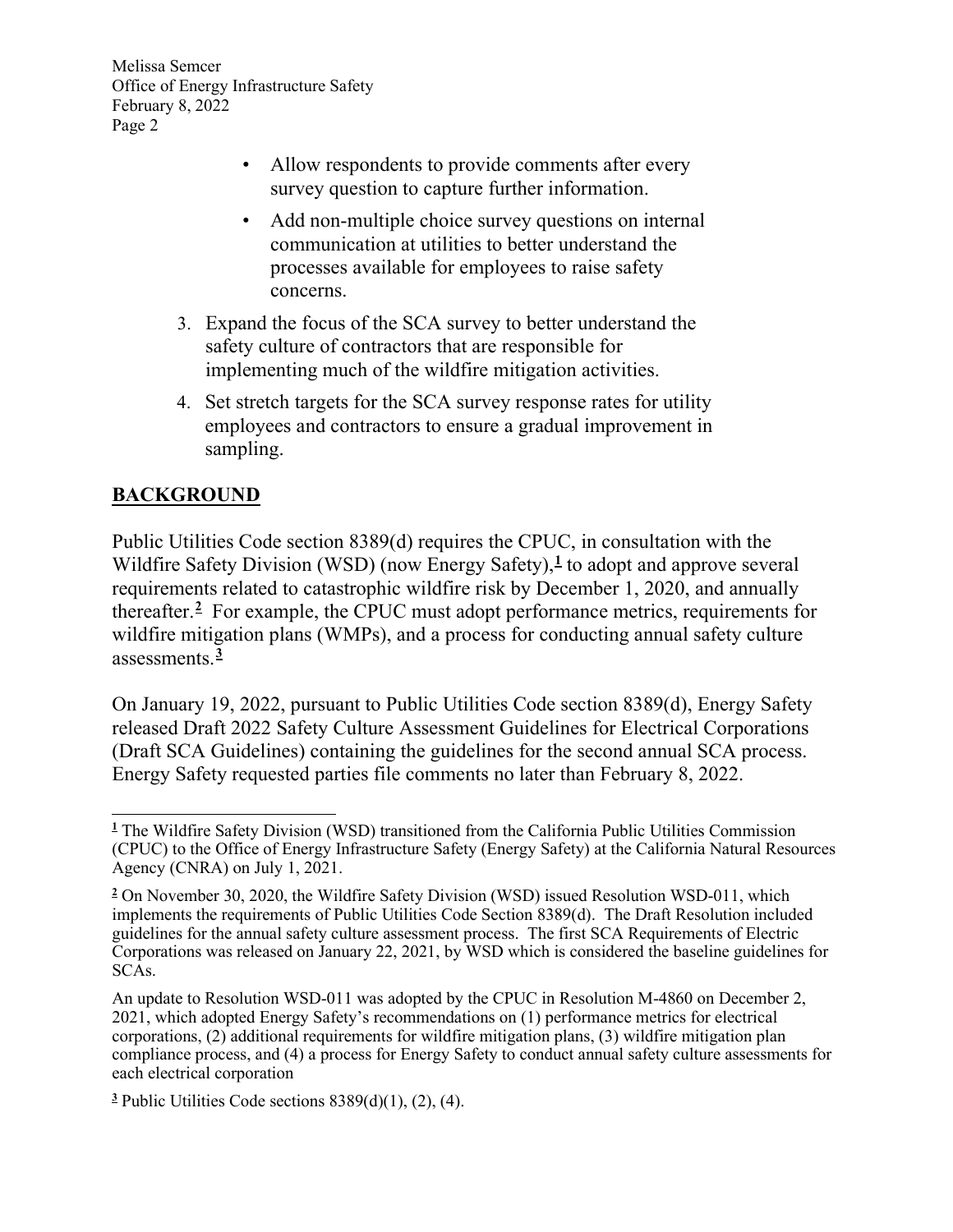### **RECOMMENDATIONS**

### **1. Energy Safety should avoid duplication of work with the CPUC on SCA proceedings.**

The Executive Summary of the Draft SCA Guidelines**[4](#page-2-0)** states that Energy Safety and the CPUC strive for coordination such that assessments**[5](#page-2-1)** may be complementary and mutually informative. Cal Advocates supports this goal and recommends that Energy Safety and the CPUC explore processes that pave the way for minimal duplication, specifically, in relation to Rulemaking (R.) 21-10-001.**[6](#page-2-2)** In R.21-10-001, which was initiated on October 7, 2021, the CPUC is exploring ways that the safety culture assessment process can be complementary to, and not duplicative of the annual safety culture assessments conducted by Energy Safety.**[7](#page-2-3)** Additionally, Energy Safety could benefit from reviewing the recent Independent Safety Culture Assessment of Southern California Gas Company and Sempra Energy prepared by an independent consultant, Evolving Energy Consortium (the 2EC Report).**[8](#page-2-4)**

### **2. Energy Safety should amend the survey questions and design in its Draft SCA Guidelines, the following ways:**

**(a) Energy Safety should include both negative and positive statements in the survey to engage utility staff and reduce the risk of rushed completion.**

Within the proposed workforce survey questions, Energy Safety provides examples of survey questions regarding wildfire safety, personal safety, and overall culture. **[9](#page-2-5)** These are currently presented only as positive statements to the respondent, requesting a rating on a scale of 1-5 on how strongly respondents agree with the statement. Such a style for self-assessments is more likely to lead to complacency and reduced engagement by the respondent, and result in inaccurate responses, thereby masking organizational blind

<span id="page-2-0"></span>**<sup>4</sup>** Draft SCA Guidelines, p. 3.

<span id="page-2-1"></span>**<sup>5</sup>** Assessments referenced include the Energy Safety's annual Safety Culture Assessment and the Commission's five-year safety culture assessment required by Public Utilities Code Section 8386.2.

<span id="page-2-2"></span>**<sup>6</sup>** Order Instituting Rulemaking to Develop Safety Culture Assessments for Electric and Natural Gas Utilities, October 7, 2021 (OIR).

<span id="page-2-3"></span>**<sup>7</sup>** OIR, p. 7.

<span id="page-2-4"></span>**<sup>8</sup>** Order Instituting Investigation on the Commission's Own Motion to Determine Whether Southern California Gas Company's and Sempra Energy's Organizational Culture and Governance Prioritize Safety (I.) 19-06-014. The 2EC Report was provided on January 13, 2022 and is available here: https://docs.cpuc.ca.gov/PublishedDocs/Efile/G000/M440/K090/440090725.PDF

<span id="page-2-5"></span>**<sup>9</sup>** Draft SCA Guidelines, pp.12-13.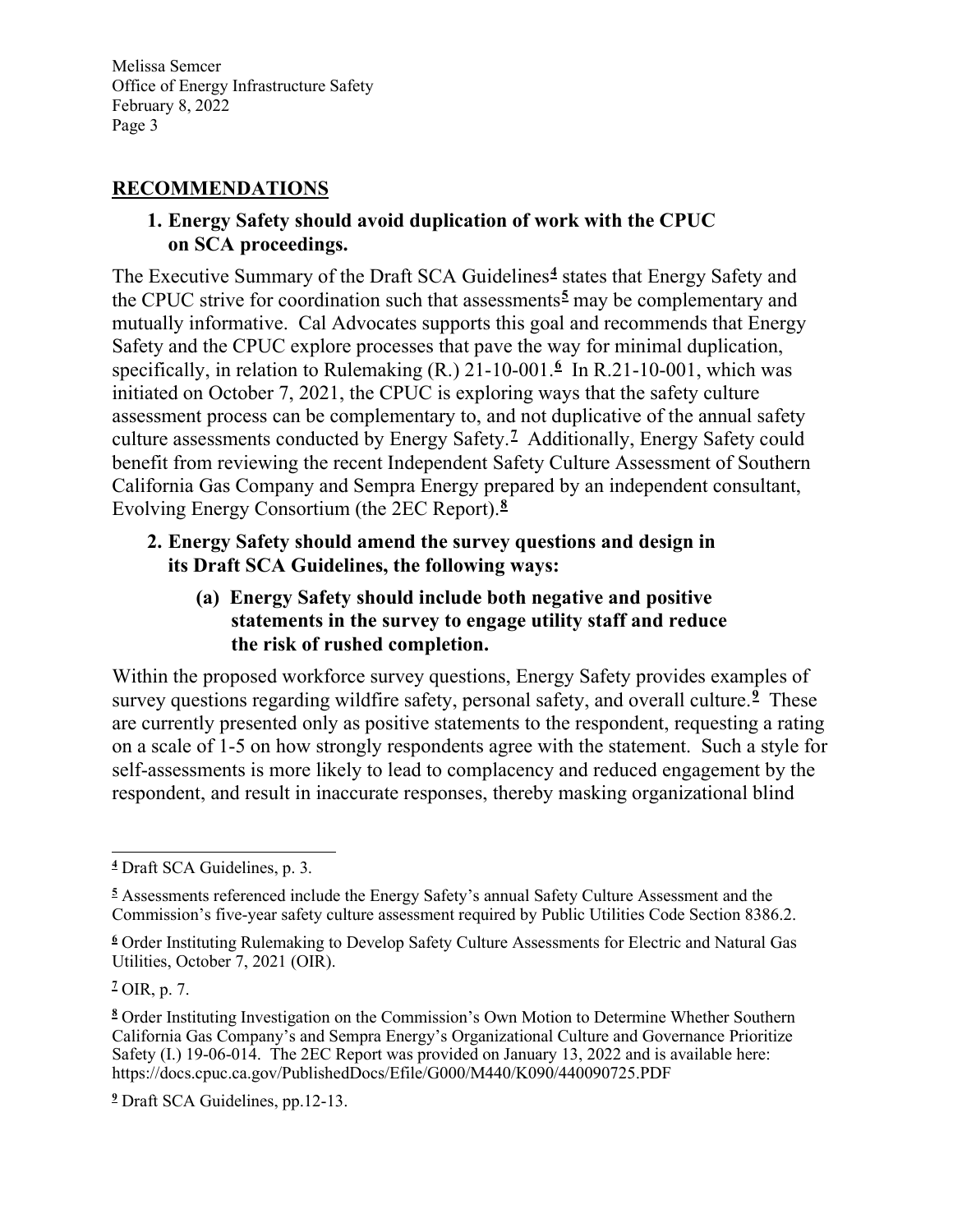spots in the safety culture assessment.<sup>[10](#page-3-0)</sup> In addition, the survey questions are presented in a positive bias form where the questions are phrased in a manner indicating how things should be, possibly risking that the questions are leading.**[11](#page-3-1)** This phrasing could result in staff leaning towards a higher rating for each statement, producing skewed and misleading results.**[12](#page-3-2)** Cal Advocates recommends Energy Safety employ a varied approach where positive and negative statements are presented. Such a strategy will help keep respondents more engaged, avoid complacency, and potentially attain more accurate results. Survey statements such as "I feel comfortable discussing wildfire hazards with my supervisor<sup>"[13](#page-3-3)</sup> could be rephrased to the negative form and read as "I do not feel comfortable discussing wildfire hazards with my supervisor." Respondents would still be able to provide their response according to the degree they agree with the statement.

## **(b) Energy Safety should require that each survey question allow options for respondents to provide comments.**

The current design of the workforce survey questions does not allow for additional comments. Comments are an important and common element of safety culture surveys.**[14](#page-3-4)** They capture critical information not otherwise captured that may be used to drive corrective actions and to improve future surveys. For example, a respondent could think the organization is performing highly, but could perform even better if a recommendation they made in comments was adopted. Cal Advocates recommends that Energy Safety include this additional feature in its workforce surveys.

## **(c) Energy Safety should add non-multiple choice survey questions on internal communication at utilities to better understand the processes available for employees to raise safety concerns.**

In general, Energy Safety should add more questions going to how employees provide feedback regarding wildfire and personal safety concerns to their supervisors and upper management. Currently, there are around six survey questions that address communication. These six questions are also phrased positively and are possibly

<span id="page-3-0"></span>**<sup>10</sup>** *See* David L. Vannette and Jon A Krosnick's "Answering Questions, A Comparison of Survey Satisficing and Mindlessness." [https://pprg.stanford.edu/wp-content/uploads/2014-Mindlessness-](https://pprg.stanford.edu/wp-content/uploads/2014-Mindlessness-Chapter.pdf)[Chapter.pdf](https://pprg.stanford.edu/wp-content/uploads/2014-Mindlessness-Chapter.pdf)

<span id="page-3-1"></span> $\frac{11}{11}$  A leading question is a type of question that pushes respondents to answer in a specific manner, based on the way they are framed. More than often, these questions already contain information that survey creator wants to confirm rather than try to get a true and an unbiased answer to that question.

<span id="page-3-2"></span><sup>&</sup>lt;sup>12</sup> The Pew Research Center's "Questionnaire design." [https://www.pewresearch.org/methods/u-s](https://www.pewresearch.org/methods/u-s-survey-research/questionnaire-design/)[survey-research/questionnaire-design/](https://www.pewresearch.org/methods/u-s-survey-research/questionnaire-design/)

<span id="page-3-3"></span>**<sup>13</sup>** Draft SCA Guidelines, p. 12.

<span id="page-3-4"></span>**<sup>14</sup>** [https://www.smartsurvey.co.uk/blog/the-benefits-of-adding-a-comments-box-to-your-survey](https://www.smartsurvey.co.uk/blog/the-benefits-of-adding-a-comments-box-to-your-survey-design#:%7E:text=By%20including%20a%20survey%20comment,to%20send%20them%20out%20again)[design#:~:text=By%20including%20a%20survey%20comment,to%20send%20them%20out%20again](https://www.smartsurvey.co.uk/blog/the-benefits-of-adding-a-comments-box-to-your-survey-design#:%7E:text=By%20including%20a%20survey%20comment,to%20send%20them%20out%20again)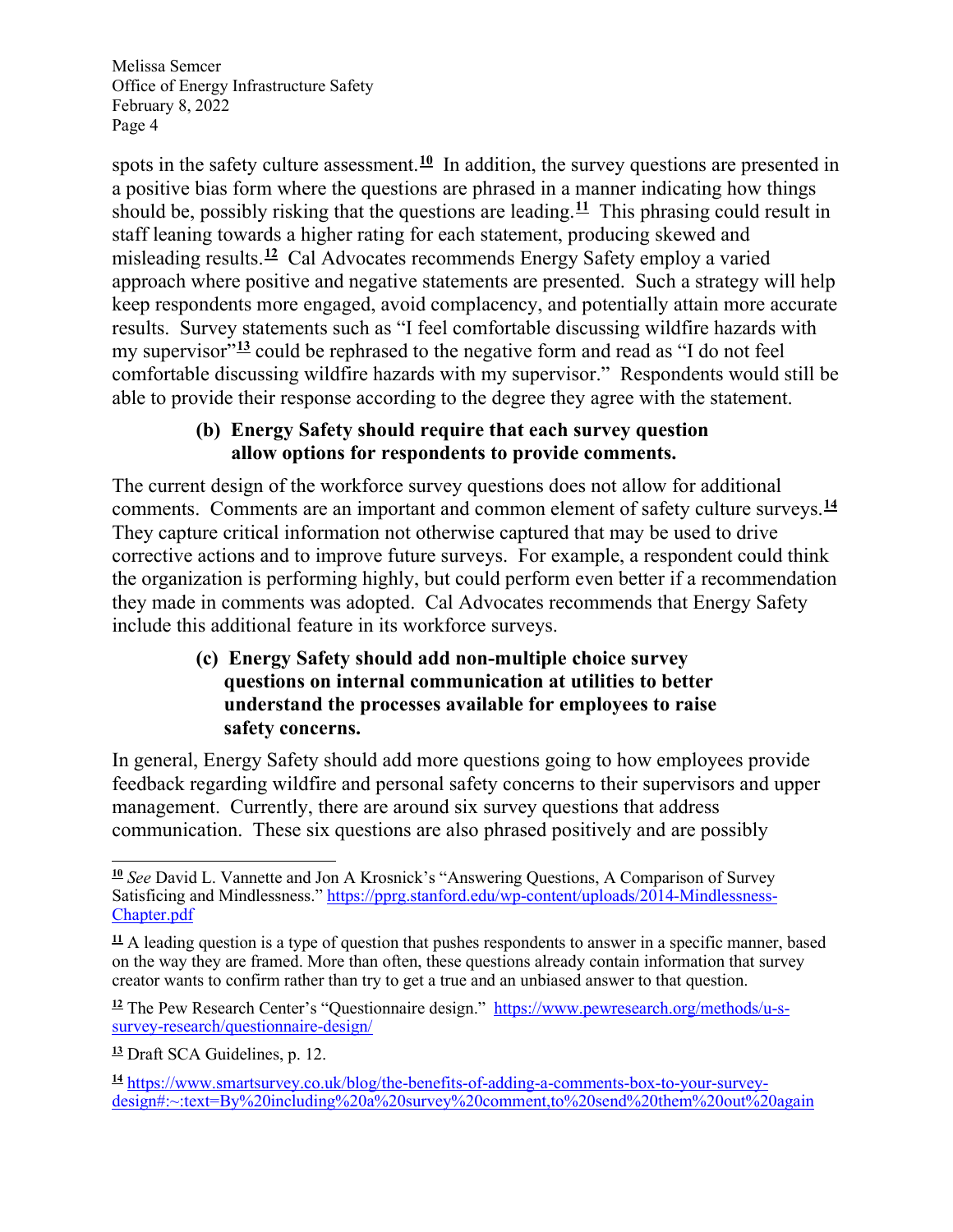leading.**[15](#page-4-0)** There should be further questions, including negatively phrased questions, to help improve the survey results.

Energy Safety should also add more non-multiple-choice questions that solicit comments about internal communications at utilities. As an example, Energy Safety could require utilities to ask a neutral non-multiple choice survey question regarding how employees raise safety concerns to their supervisors,**[16](#page-4-1)** how often they have raised any safety concerns, whether their concern was followed up on and raised to upper management (if necessary), whether they feel comfortable raising safety concerns, and if they do not feel comfortable raising safety concerns, why they are not comfortable doing so. This format better facilitates understanding of the respondent's experience of safety reporting at utilities and whether they feel comfortable raising issues. In addition, this format better facilitates understanding of how top-level executives in charge of designing the safety framework receive feedback from front-line employees once it is established. In the recent 2EC report, survey respondents at Southern California Gas Company indicated in their comments that they felt a sense of embarrassment or harassment from supervisors when reporting safety concerns, which is a critical finding that resulted from asking this question in an open-ended neutral manner. **[17](#page-4-2)**

### **3. Energy Safety should expand the focus of the SCA survey to contractor employees.**

The current target population for the workforce survey is employees, supervisors, managers, and contractors who are engaged in wildfire hazard mitigation activities.**[18](#page-4-3)** Cal Advocates supports the inclusion of contractors in the workforce surveys, as contractors play an important role in executing wildfire mitigation activities and experience firsthand wildfire safety concerns in the field.<sup>[19](#page-4-4)</sup> However, as seen in Pacific Gas and Electric Company's (PG&E's) 2021 Safety Culture Assessment issued by Energy Safety on October 6, 2021, the contractor survey response rate was only 1.8 percent, which does not provide meaningful insight into the safety culture of those contractors who were involved in executing much of PG&E's wildfire mitigation activities.**[20](#page-4-5)** Cal Advocates

<span id="page-4-3"></span>**<sup>18</sup>** Draft SCA Guidelines, p. 8.

<span id="page-4-4"></span>**<sup>19</sup>** For example, Pacific Gas and Electric Company (PG&E) contracts with third-party arborists to undertake a significant amount of vegetation management activities. *See* PG&E's 2021 Wildfire Mitigation Plan, p. 242. "While PG&E has started employing internal pre-inspectors, they comprise less than 1 percent of the [Vegetation Management] workforce. Training requirements are the same for both internal and contracted pre-inspectors." *Id.*

<span id="page-4-5"></span>**<sup>20</sup>** PG&E 2021 Safety Culture Assessment, p.7. "Survey responses were received from 165 PG&E contractor employees out of an estimated base of 9,000 contractor employees."

<span id="page-4-0"></span>**<sup>15</sup>** Draft SCA Guidelines, pp. 12-13.

<span id="page-4-1"></span><sup>&</sup>lt;sup>16</sup> Multiple choice responses could include email, virtual meetings, in-person meetings etc.

<span id="page-4-2"></span>**<sup>17</sup>** 2EC Report, p. 32.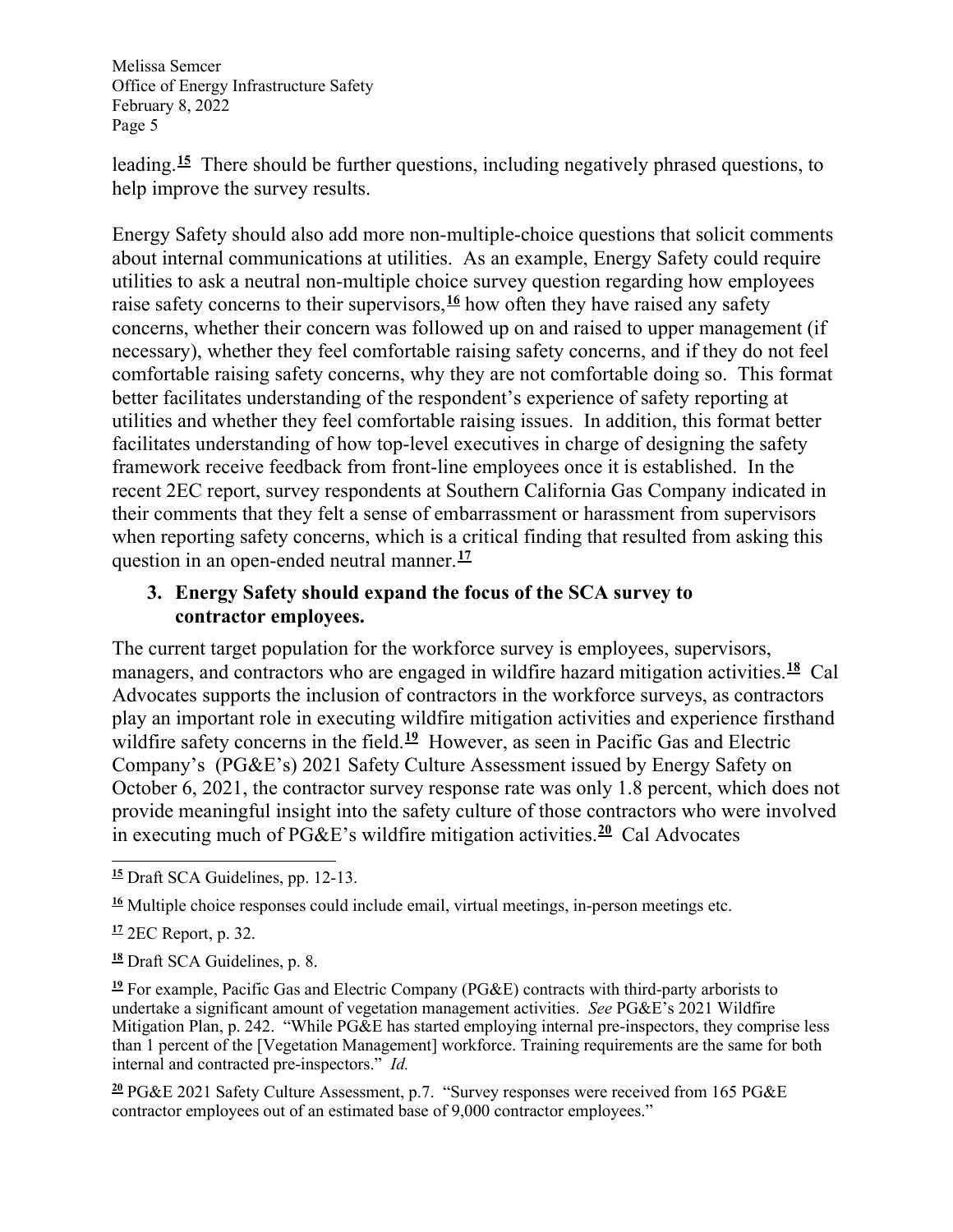recommends that Energy Safety develop further guidance on the extent to which contractors should participate in the SCA surveys.

## **4. Energy Safety should encourage higher target response rates for utilities' employees and contractors.**

Energy Safety's 2021 SCAs showed that utilities achieved a varying response rate to the surveys. For example, the response rate from San Diego Gas & Electric Company's employees was 80%,**[21](#page-5-0)** whereas PG&E employees had only a 20% response rate.**[22](#page-5-1)** The response rate was even lower for PG&E's contractors at only 1.8%.**[23](#page-5-2)**

This compares to the 2EC Report, which had a response rate of 85% for Southern California Gas Company Employees, and 38% for contractors.**[24](#page-5-3)** Energy Safety should develop minimum target response rates for utilities' employees and its contractors (workforce) to ensure that responses accurately represent the workforce population and improve coverage of the workforce over time.

One method to increase survey participation rates would be to incentivize supervisors and managers to make the survey more accessible to the workforce and reach a target response rate in their respective areas of responsibility.**[25](#page-5-4)** For example, employers could be required to provide workforce respondents dedicated time during the workday to complete the survey in an area free from external pressures such as a supervisors or colleagues.

<span id="page-5-2"></span>**<sup>23</sup>** Office of Energy Infrastructure Safety Issuance of Pacific Gas and Electric Company's 2021 Safety Culture Assessment per Public Utilities Code Sections 8389(d)(4), p. 7. https://energysafety.ca.gov/wpcontent/uploads/2021-sca-report-pge.pdf.

<span id="page-5-3"></span>**<sup>24</sup>** 2EC Report, p. 20.

<span id="page-5-4"></span>**<sup>25</sup>** A helpful calculator to determine the number of respondents and subsequent responses needed to get statistically significant results can be found on the web. CheckMarket by Medallia. https://www.checkmarket.com/sample-size-calculator/.

https://energysafety.ca.gov/wp-content/uploads/2021-sca-report-pge.pdf.

<span id="page-5-0"></span>**<sup>21</sup>** Office of Energy Infrastructure Safety Issuance of San Diego Gas & Electric Company's 2021 Safety Culture Assessment per Public Utilities Code Sections 8389(d)(4), p. 7. https://energysafety.ca.gov/wpcontent/uploads/2021-sca-report-sdge.pdf.

<span id="page-5-1"></span>**<sup>22</sup>** Office of Energy Infrastructure Safety Issuance of Pacific Gas and Electric Company's 2021 Safety Culture Assessment per Public Utilities Code Sections 8389(d)(4), p. 7. https://energysafety.ca.gov/wpcontent/uploads/2021-sca-report-pge.pdf.